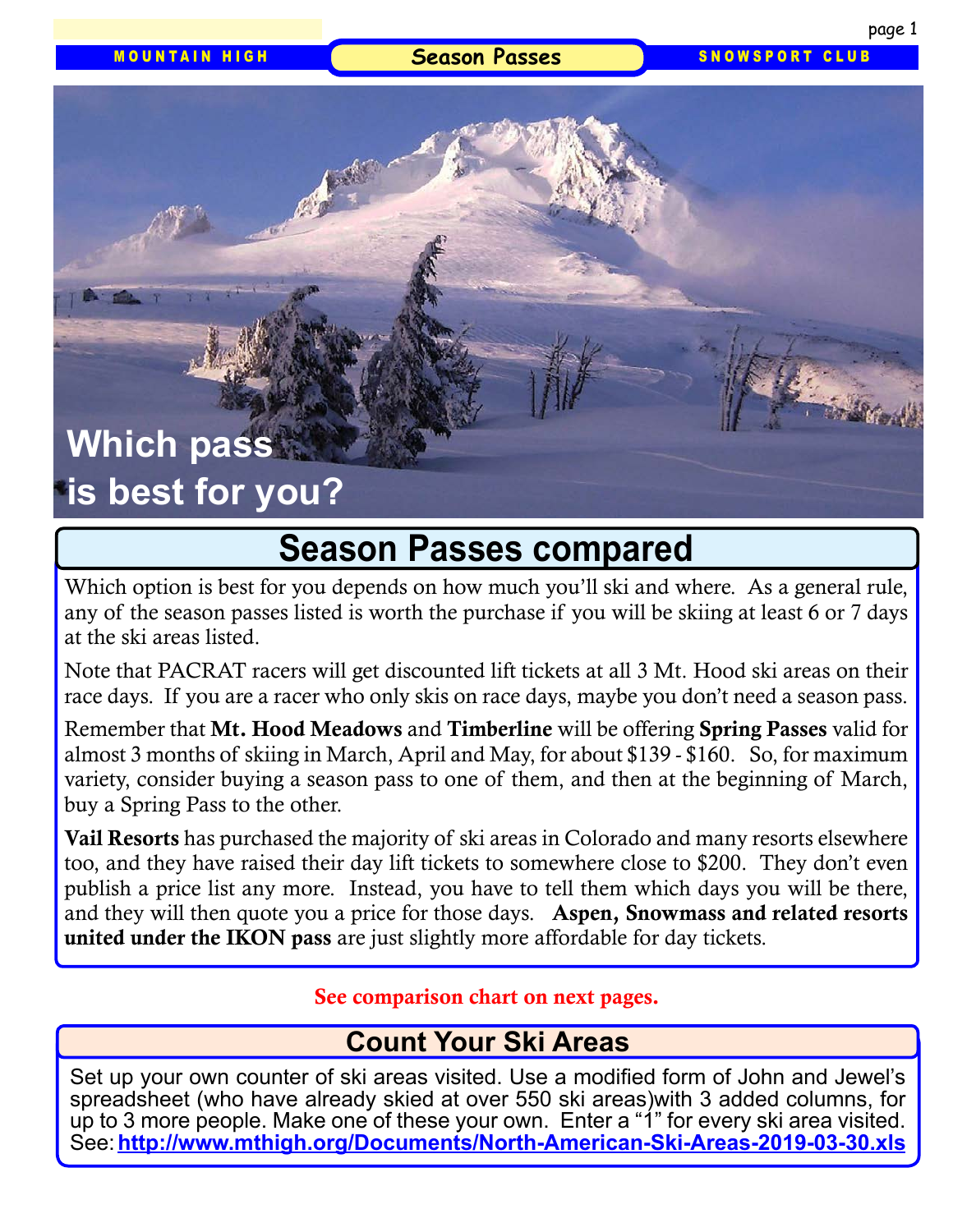**MOUNTAIN HIGH 6 Season Passes SNOWSPORT CLUB** 

#### **Season Passes Comparison**



Use the Comparison Chart we have compiled to figure out which pass is best for you. It depends on where you plan to ski.

It's a challenge to put this chart together because prices change the longer you wait, while many ski areas will not reveal their prices until late in the Fall.

Some prices have already gone up, such as the IKON pass. Most prices will go up in November, after November 7.

The Comparison Chart is published on our website, on the ARTICLES page, where we keep some articles of more permanent value. See this chart at: <http://www.mthigh.org/Articles/Season-Passes-Comparsion.pdf>

Note that the long list of ski areas in the comparison chart is updated each year, and new ski areas get added. The number of ski areas in some cases has grown larger than what will fit in the limited amount of space. So, for the most accurate and up-to-date list, check the corresponding website.

A ski area may be included in more than one pass. If you know which ski areas you might visit next season, do a search for those in the chart. On a computer, click the Ctrl+F keys (or Cmd+F on Apple computers). On a smartphone or tablet, chose the option to "Search on page".

### **General Info**

RENEWING A PASS. In some cases, you can get a better price if you already had a certain pass the previous winter and are now just renewing it. Examples: Mt. Hood Meadows, IKON Pass, etc.

NIGHT SKIING. Note that in addition to the regular season passes, Mt. Hood Skibowl also offers a Night Skiing season pass for just \$229

SPRING PASSES. Note that Mt. Hood Meadows and Timberline will be offering Spring Passes valid for almost 3 months of skiing in March, April and May, for about \$139 - \$160. Information about these passes will not be available until some time late in February.

VARIETY. For maximum variety, consider the possibility of combining several different passes, such as: Buy a season pass to one ski area, and then at the beginning of March, buy a Spring Pass to one of the others.

## **Some Specifics**

IKON PASS. Mt. Bachelor is now part of the IKON Pass. Lower prices offered before June 17 and will be higher after that. This pass is centered around Aspen/Snowmass and all the ski areas owned by or related to them.

EPIC PASS. This pass is centered around Vail Resorts and all the ski areas owned by them. Note that there is an option to purchase an Epic Lake Tahoe pass that includes just Heavenly, Northstar, and Kirkwood.

INDY PASS. The Independent ski areas pass has grown to 76 ski areas. You get 2 free days at each. The latest additions among western ski areas are: Powder Mt. (Utah), Eagle Point (UT) and Mt. Ashland (Oregon). If you already have a season pass to any Indy ski area, you can save about \$90 by purchasing the Add-on Indy pass instead of the full pass.

**POWDER ALLIANCE.** The Powder Alliance is somewhat similar to the Indy Pass in that it also includes mainly independently owned ski areas, but it also includes unlimited skiing at your home mountain. For Oregonians, that means unlimited skiing at Timberline and Skibowl (with the Fusion Pass) plus 3 days at each of the other 17 ski areas. Note that there is no pass called the Powder Alliance Pass. Instead, your local season pass (the Fusion Pass) is simply valid at all the other Powder Alliance ski areas.

LOVELAND PASS with POWDER ALLIANCE. This pass gives you 3 free days at all the Powder Alliance ski areas plus another 18 ski areas on top of that! This includes Powder Mt. (UT), Whitefish (MT), Schweitzer Mt. (ID), Purgatory (CO), Homewood (CA), and more. But you get only 3 days at Timberline and 3 at Skibowl.